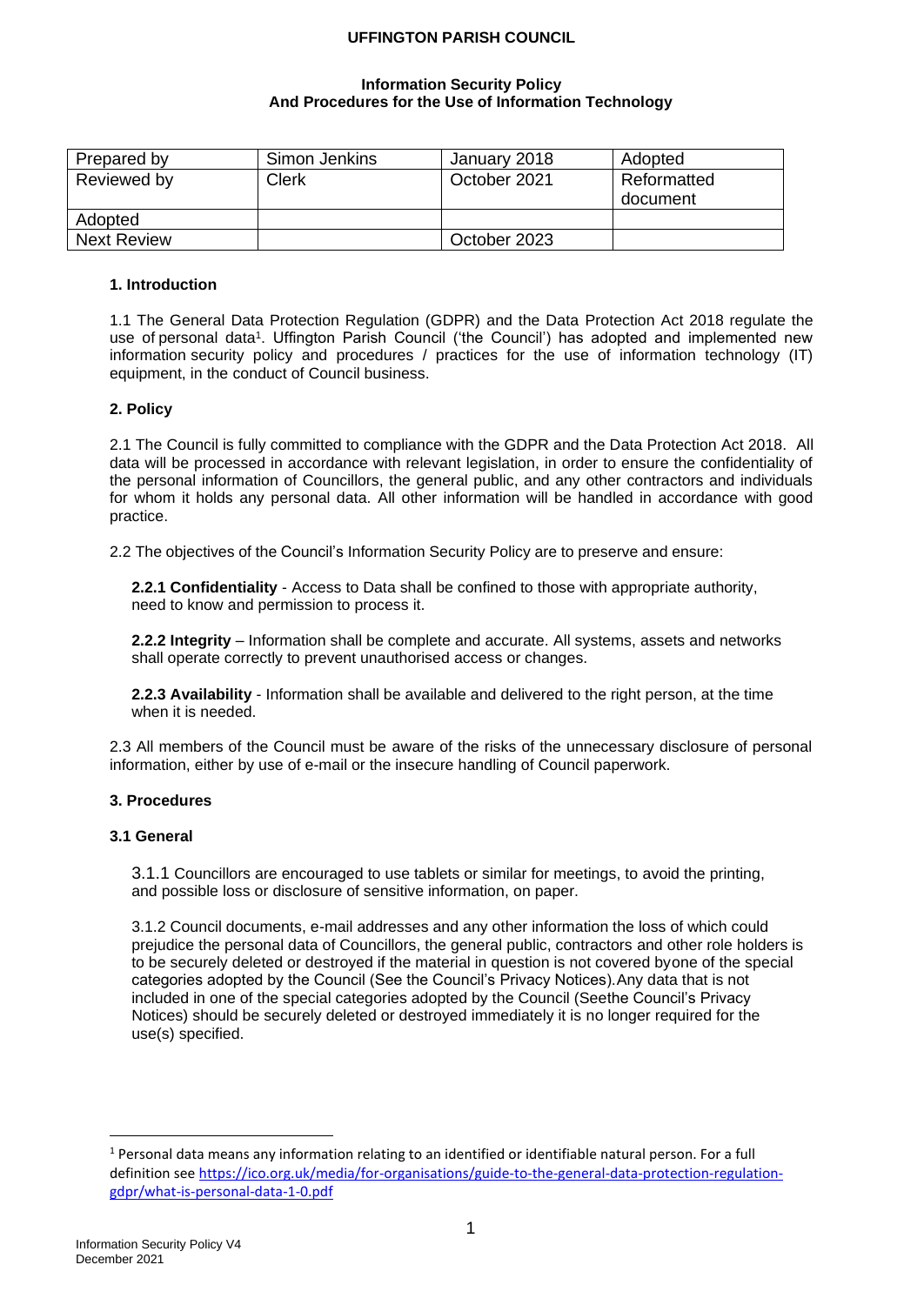#### **Information Security Policy And Procedures for the Use of Information Technology**

## **3.2 E-Mail**

3.2.1 Consent to process personal data will be sought from addresses on the distribution of group e-mails used by the Council in accordance with the Council's Privacy Notice(s).

3.2.2 E-mail for Council business on personal devices should be backed up regularly.

#### **3.3 IT Equipment**

3.3.1 Access to all IT equipment which contains personal data relevant to Council business (personal computers, laptops, tablets, smart phones etc) should be password protected and held within a locked building/room when unattended. On devices with multiple users, a separate account, accessible only by the councillor, should be maintained for Council business.

3.3.2 All IT equipment which contains personal data relevant to the Council business (personal computers, laptops, tablets, smart phones etc) should have an up-to-date<sup>2</sup> operating system and anti-virus protection software installed. Any connection to a Wi-Fi network should only be made via a secure link; unsecured public hotspots should be avoided.

#### **3.4 Data Backup**

3.4.1 Maintaining backups of all business-critical data is essential. Individual councillors are responsible for backing up the data they hold on personal devices and the same security and access controls should be afforded to backup copies of data as for working data. The Clerk is responsible for backing up all other Council data which should be carried out as follows:

3.4.1.1 Data which is the property of the Council should be backed up separately from any other data held by the Clerk.

3.4.1.2 Data should be backed up to 2 separate, encrypted, devices (e.g. a removable drive) alternately and at least monthly.

3.4.1.3 One copy of the data back-up is to be retained at the Clerk's home office, with the second copy stored off site with either the Chairman or Vice Chairman. The two copies are to be rotated at least monthly.

3.4.1.4 If a cloud solution is adopted, the 2<sup>rd</sup> copy will be stored with a UK based Cloud provider rather than with the Chairman or Vice Chairman.

### **3.5 Village Website**

3.5.1 Our website is provided by a third-party company (currently 1and1/Ionos). In accordance with industry norms, our provider collects standard internet log information and details of visitor behaviour patternsin order to monitor and report on such things such as:

3.5.1.1 Visitor figures: Visitors, sessions, page impressions and search engine bots.

3.5.1.2 Visitor behaviour: Average session duration, page impressions per session and bouncerate.

3.5.1.3 Page analysis: Landing pages, exit pages, error pages, most visited pages, pages withhigh bounce rates and search terms.

3.5.1.4 Origins: All pages of origin and referring pages.

<sup>&</sup>lt;sup>2</sup> 'Up-to-date' in this context means an operating system which is still maintained with security updates by the manufacturer.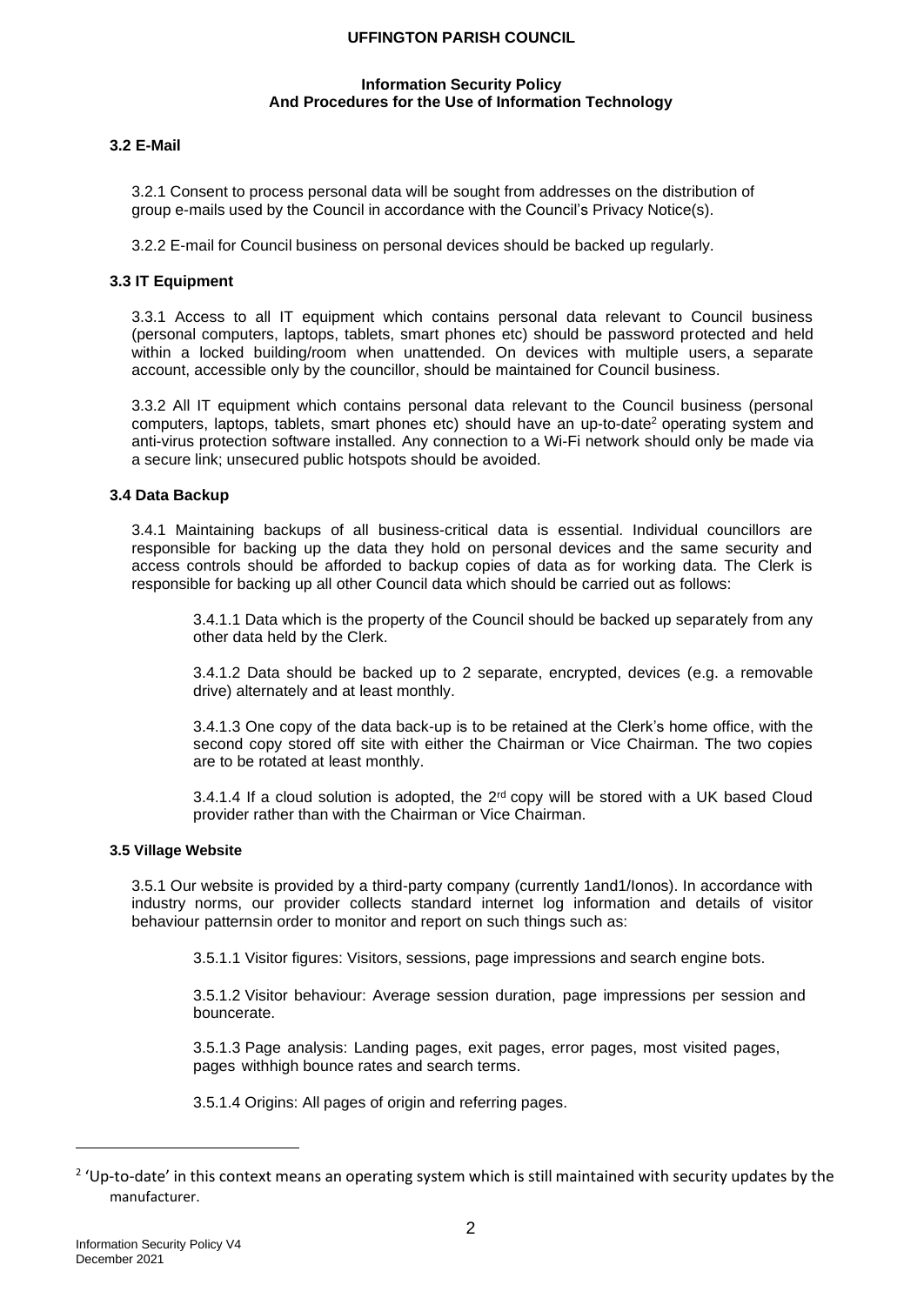#### **Information Security Policy And Procedures for the Use of Information Technology**

3.5.1.5 Browsers & systems: Browsers, browser versions, operating systems and operatingsystem versions.

3.5.1.6 More information on the 1and/Ionos Privacy policy can viewed [herehttps://www.ionos.co.uk/terms-gtc/privacy-policy/](https://www.ionos.co.uk/terms-gtc/privacy-policy/)

3.5.2 Website information is only processed by the website provider in a way which does not identify anyone.

3.5.3 The website contains names and contact information for all councillors and a number of social and commercial services and facilities. By placing this data on the website, the owners of the data are agreeing for it to be in the public domain.

3.5.4 Use of Cookies. Our website uses only technical cookies; these are cookies used to provide for a smooth-running website. For example, technical cookies help in collecting and storing items in online shopping carts. User consent is not required.

3.5.5 Disclosure of personal information. We collect contact and other information via the web site on a lawful basis for the purposes of providing a service to existing and potential visitors to our website. If we need to collect personally identifiable information through our website, we will be clear about thison any page from which the information is collected (eg the Contact Us page). We will make it clear when we collect personal information and will explain what we intend to do with it. We will never disclose personal details witho the consent of the owner. Details are only held for as long as is necessary to fulfil the service request.

3.5.6 Links to other websites. Where we provide links to other websites outside our control, we will state thatthis is the case. Our privacy notice does not cover the links from within our site to other websites. We encourage you to read the privacy statements on the other websites you visit.

#### **3.6 Action on Personal Data Breaches**

3.6.1 A personal data breach can be broadly defined as *'a breach of security leading to the accidental or unlawful destruction, loss, alteration, unauthorised disclosure of, or access to, personal data transmitted, stored or otherwise processed'.*

3.6.2 In the event of becoming aware of such a breach any councillor is to report it to the Chairman and Clerk as soon as practicable using the form at Appendix 1 and, subject to the breach being confirmed, the following 4 step action plan is to be adopted:

3.6.2.1 Containment and Recovery. Take any immediate steps to prevent any further breach of the same data by suspending all but essential processing activity. A councillor should be nominated to work with the Clerk to carry out the next 3 steps.

3.6.2.2 Assessment and Ongoing Risk Assessment. The appointed councillor and Clerk are toconduct a risk analysis using a likelihood vs impact assessment. The Chairman will review the assessment and agree the risk level.

3.6.2.3 Notification of the Breach. Complete the ICO data breach notification form<sup>3</sup> , submit only if it meets the ICO threshold of a "serious breach".

<sup>3</sup> <https://ico.org.uk/for-organisations/report-a-breach/personal-data-breach/>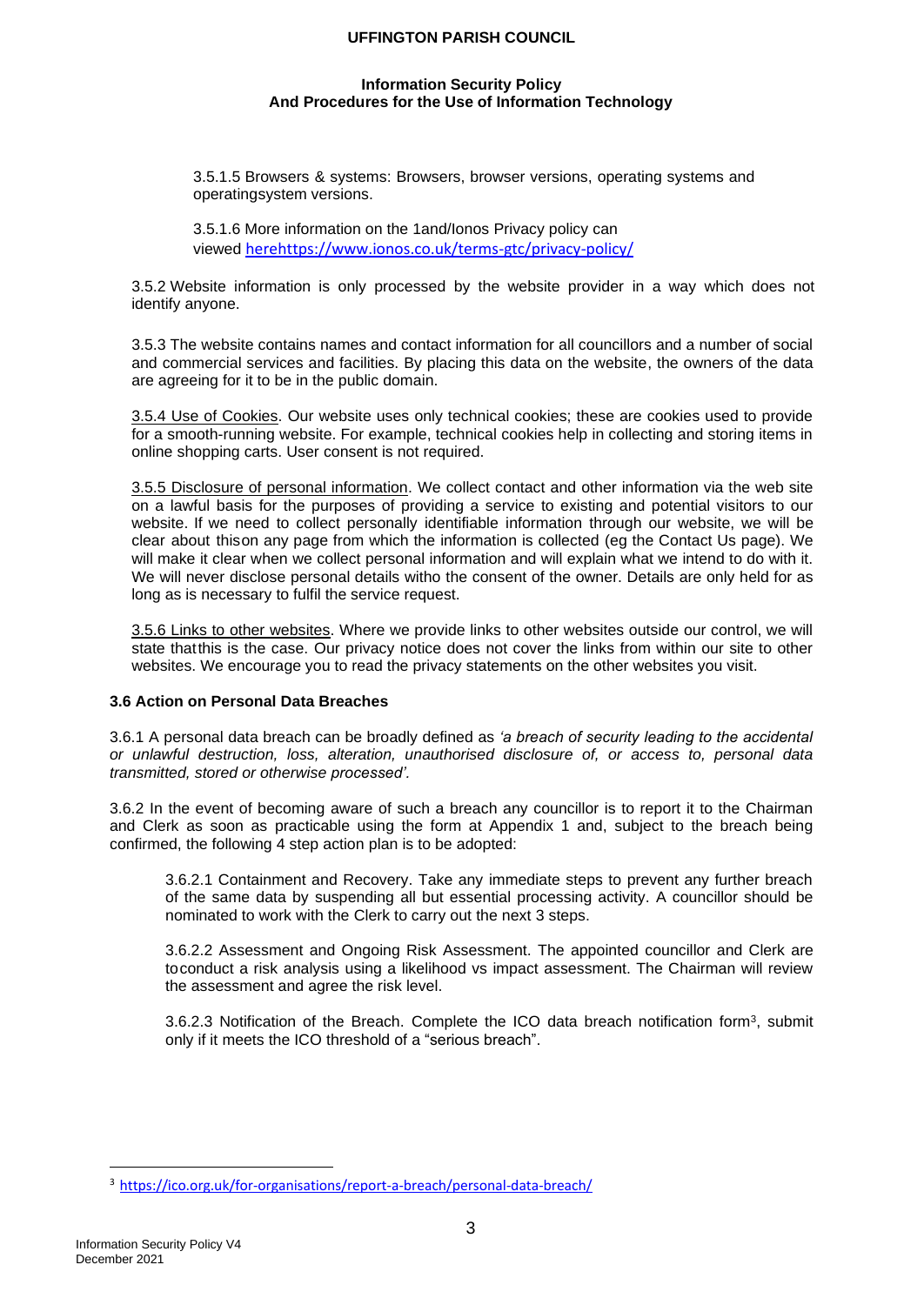## **Information Security Policy And Procedures for the Use of Information Technology**

3.6.2.4 Evaluation and Response. It is important to investigate the causes of the breach and evaluate the effectiveness of the response. If the breach was caused, even in part, by systemic and ongoing problems, then simply containing the breach and continuing 'business as usual' is not acceptable. Similarly, if the response was hampered by inadequate policies or a lack of a clearallocation of responsibility then it is important to review and update this policy and lines responsibility in the light of experience.

Appendix 1 – Data Breach Notification Form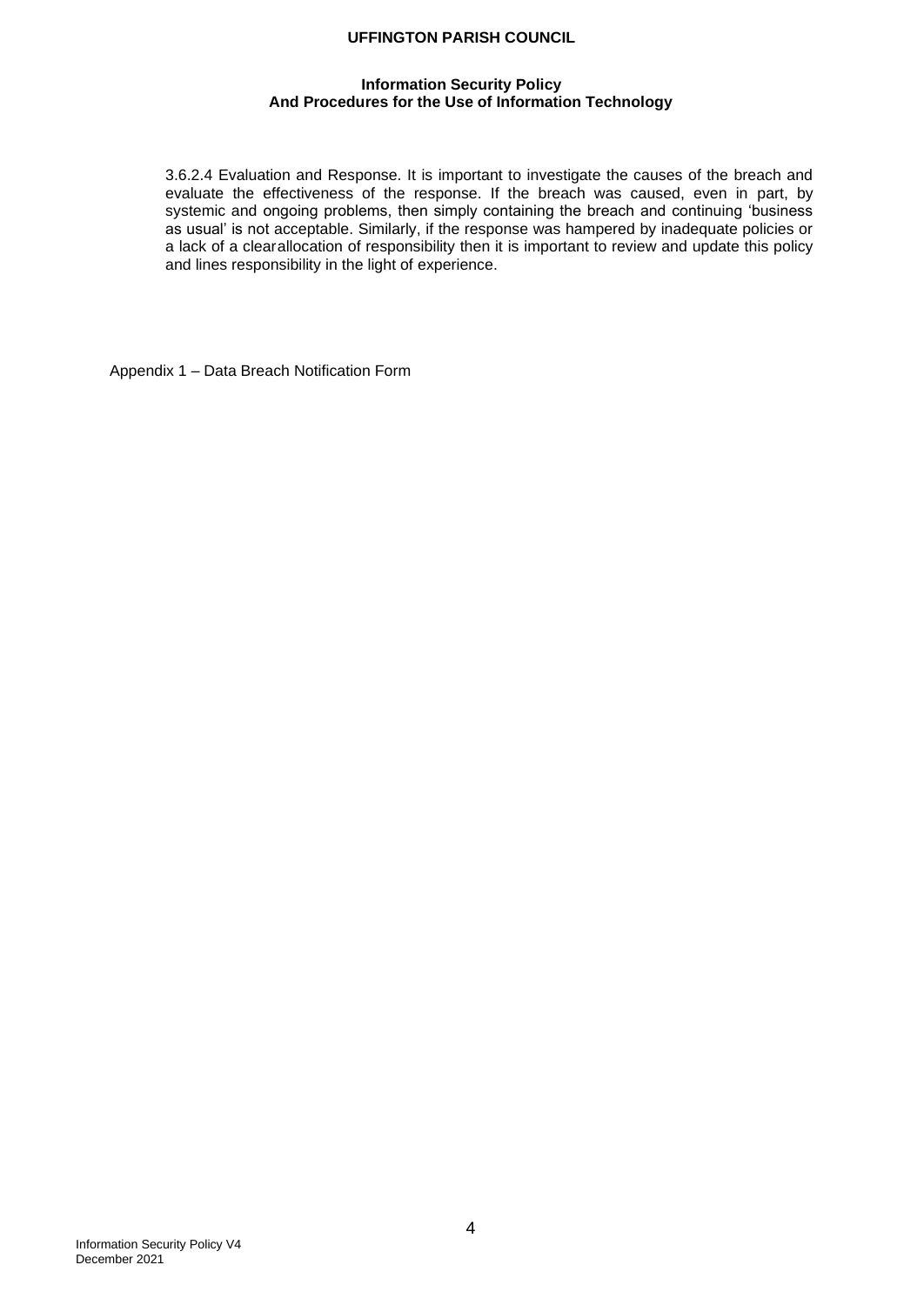# **Information Security Policy And Procedures for the Use of Information Technology**

# **APPENDIX 1**

# **DATA BREACH REPORT FORM**

**Councillors must act promptly to report any data breaches. If you discover a data breach, please notify the Parish Chairman and Clerk immediately, complete Section 1 of this form and email it to the Parish Clerk [\(uffingtonpc.clerk@gmail.com\)](mailto:uffingtonpc.clerk@gmail.com)**

| Section 1: Notification of Data Security Breach                                    | To be completed by the person reporting<br>incident |
|------------------------------------------------------------------------------------|-----------------------------------------------------|
| Date incident was discovered:                                                      |                                                     |
| Date(s) of incident:                                                               |                                                     |
| <b>Place of incident:</b>                                                          |                                                     |
| Name of person reporting incident:                                                 |                                                     |
| Contact details of person reporting incident (email<br>address, telephone number): |                                                     |
| Brief description of incident or details of the<br>information lost:               |                                                     |
| Number of Data Subjects affected, if known:                                        |                                                     |
| Has any personal data been placed at risk? If, so<br>please provide details:       |                                                     |
| Brief description of any action taken at the time of<br>discovery:                 |                                                     |
| For use by the Data Protection Officer                                             |                                                     |
| <b>Received by:</b>                                                                |                                                     |
| On (date):                                                                         |                                                     |
| <b>Forwarded for action to:</b>                                                    |                                                     |
| On (date):                                                                         |                                                     |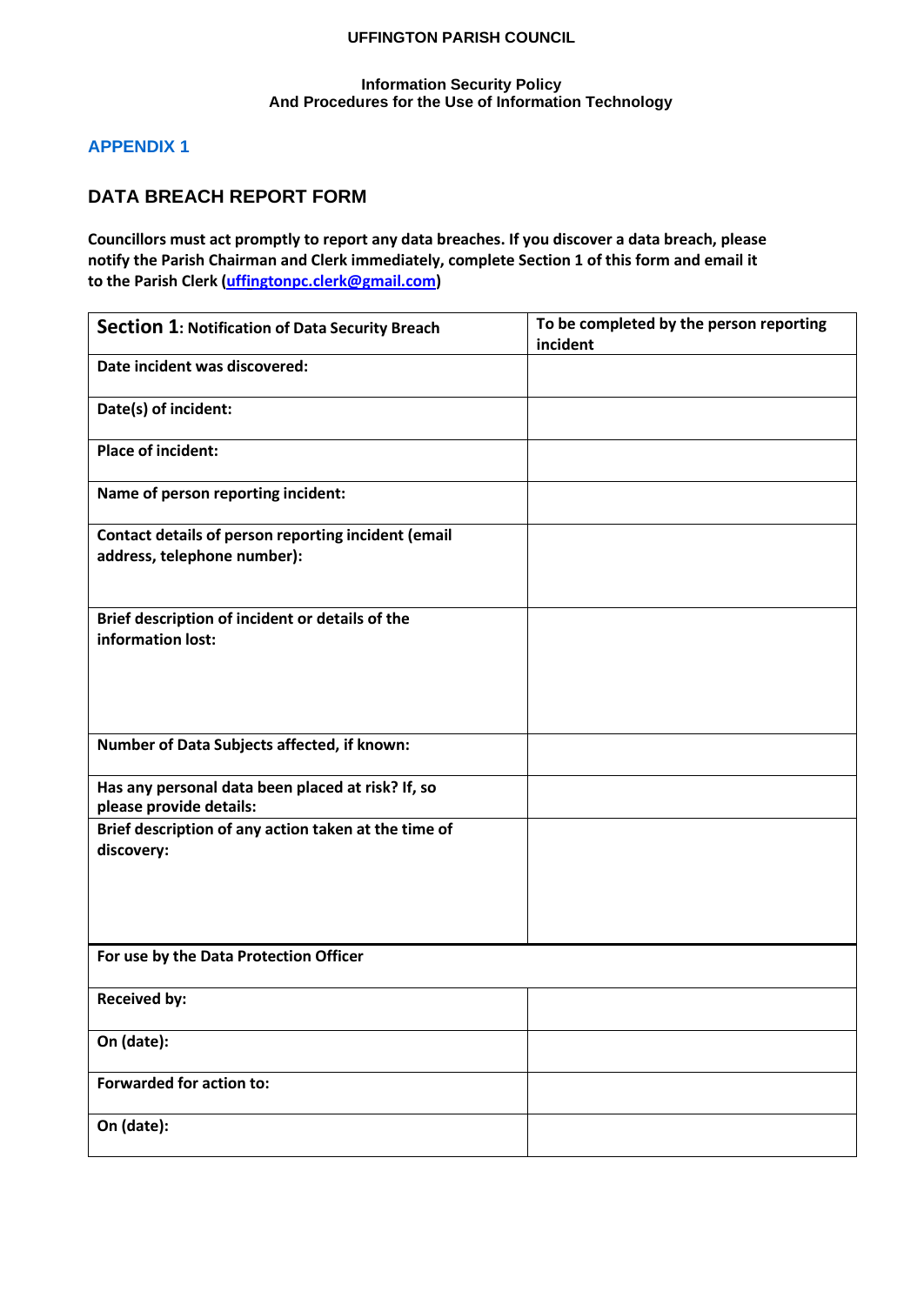#### **Information Security Policy And Procedures for the Use of Information Technology**

| Section 2: Assessment of Severity and Ongoing<br><b>Risk</b>              | To be completed by the appointed councillor<br>and the Clerk. |
|---------------------------------------------------------------------------|---------------------------------------------------------------|
| Details of the IT systems, equipment, devices,                            |                                                               |
| records involved in the security breach:                                  |                                                               |
| <b>Details of information loss:</b>                                       |                                                               |
| What is the nature of the information lost?                               |                                                               |
| How much data has been lost? If laptop lost/stolen:                       |                                                               |
| how recently was the laptop backed up onto central                        |                                                               |
| IT systems?                                                               |                                                               |
| Is the information unique? Will its loss have adverse                     |                                                               |
| operational, research, financial legal, liability or                      |                                                               |
| reputational consequences for the University or                           |                                                               |
| third parties?                                                            |                                                               |
| How many data subjects are affected?                                      |                                                               |
| Is the data bound by any contractual security<br>arrangements?            |                                                               |
| What is the nature of the sensitivity of the data?                        |                                                               |
| Please provide details of any types of information                        |                                                               |
| that fall into any of the following categories:                           |                                                               |
| <b>HIGH RISK</b> personal data                                            |                                                               |
| Special categories personal data (as defined in                           |                                                               |
| the Data Protection Legislation) relating to a                            |                                                               |
| living, identifiable individual's                                         |                                                               |
| a) racial or ethnic origin.                                               |                                                               |
| b) political opinions or religious beliefs.<br>c) trade union membership. |                                                               |
| d) genetics.                                                              |                                                               |
| e) biometrics (where used for ID purposes)                                |                                                               |
| health.<br>f)                                                             |                                                               |
| g) sex life or sexual orientation                                         |                                                               |
| Information that could be used to commit                                  |                                                               |
| identity fraud such as personal bank account and                          |                                                               |
| other financial information; national identifiers,                        |                                                               |
| such as National Insurance Number and copies of                           |                                                               |
| passports and visas;                                                      |                                                               |
| Personal information relating to vulnerable adults                        |                                                               |
| and children;                                                             |                                                               |
| Detailed profiles of individuals including                                |                                                               |
| information about work performance, salaries or                           |                                                               |
| personal life that would cause significant damage                         |                                                               |
| or distress to that person if disclosed;                                  |                                                               |
| Spreadsheets of marks or grades obtained by                               |                                                               |
| students, information about individual cases of                           |                                                               |
| student discipline or sensitive negotiations which                        |                                                               |
| could adversely affect individuals.                                       |                                                               |
| Security information that would compromise the                            |                                                               |
| safety of individuals if disclosed.                                       |                                                               |
| Clerk, nominated councillor and Chairman to<br>agree ongoing risk         |                                                               |
|                                                                           |                                                               |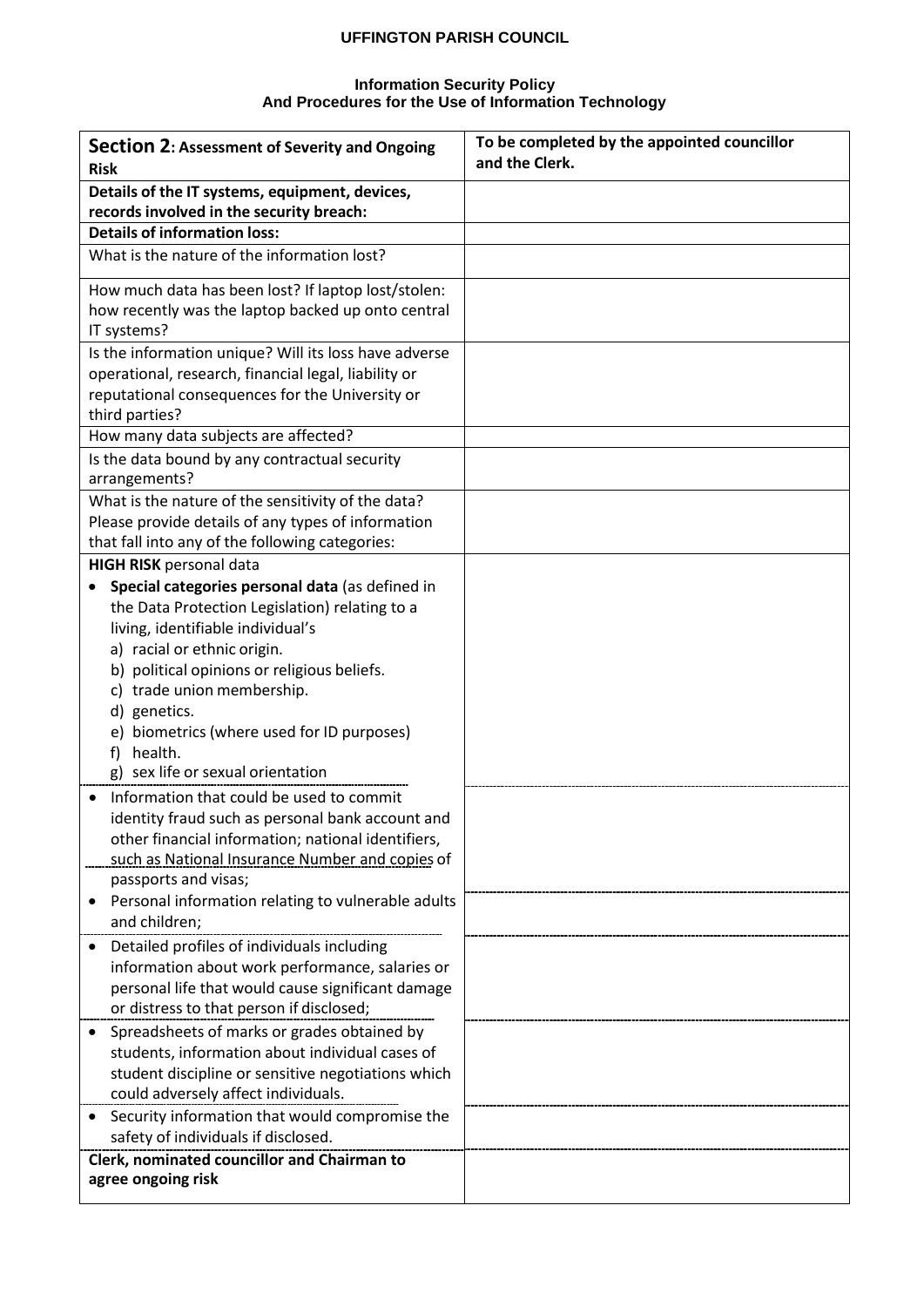### **Information Security Policy And Procedures for the Use of Information Technology**

| <b>Section 3: Response and Notification</b>                                                                         | To be completed by the Clerk                   |
|---------------------------------------------------------------------------------------------------------------------|------------------------------------------------|
| <b>Incident number</b>                                                                                              | e.g. year/00n                                  |
| <b>Report received by:</b>                                                                                          |                                                |
| On (date):                                                                                                          |                                                |
| Action taken by responsible officer/s:                                                                              |                                                |
| Was incident reported to Police?                                                                                    | Yes/No<br>If YES, notified on (date):          |
| Follow up action required/recommended:                                                                              |                                                |
| <b>Reported to Clerk on (date):</b>                                                                                 |                                                |
| Reported to other internal stakeholders (details,<br>dates):                                                        |                                                |
| For use of Clerk:                                                                                                   |                                                |
| Notification to ICO if breach exceeds the ICO 'Serious<br>Breach' threshold (using ICO breach notification<br>form) | YES/NO If YES, notified on:<br><b>Details:</b> |
| Notification to data subjects                                                                                       | YES/NO If YES, notified on:<br><b>Details:</b> |
| Notification to other external,<br>regulator/stakeholder                                                            | YES/NO If YES, notified on:<br><b>Details:</b> |